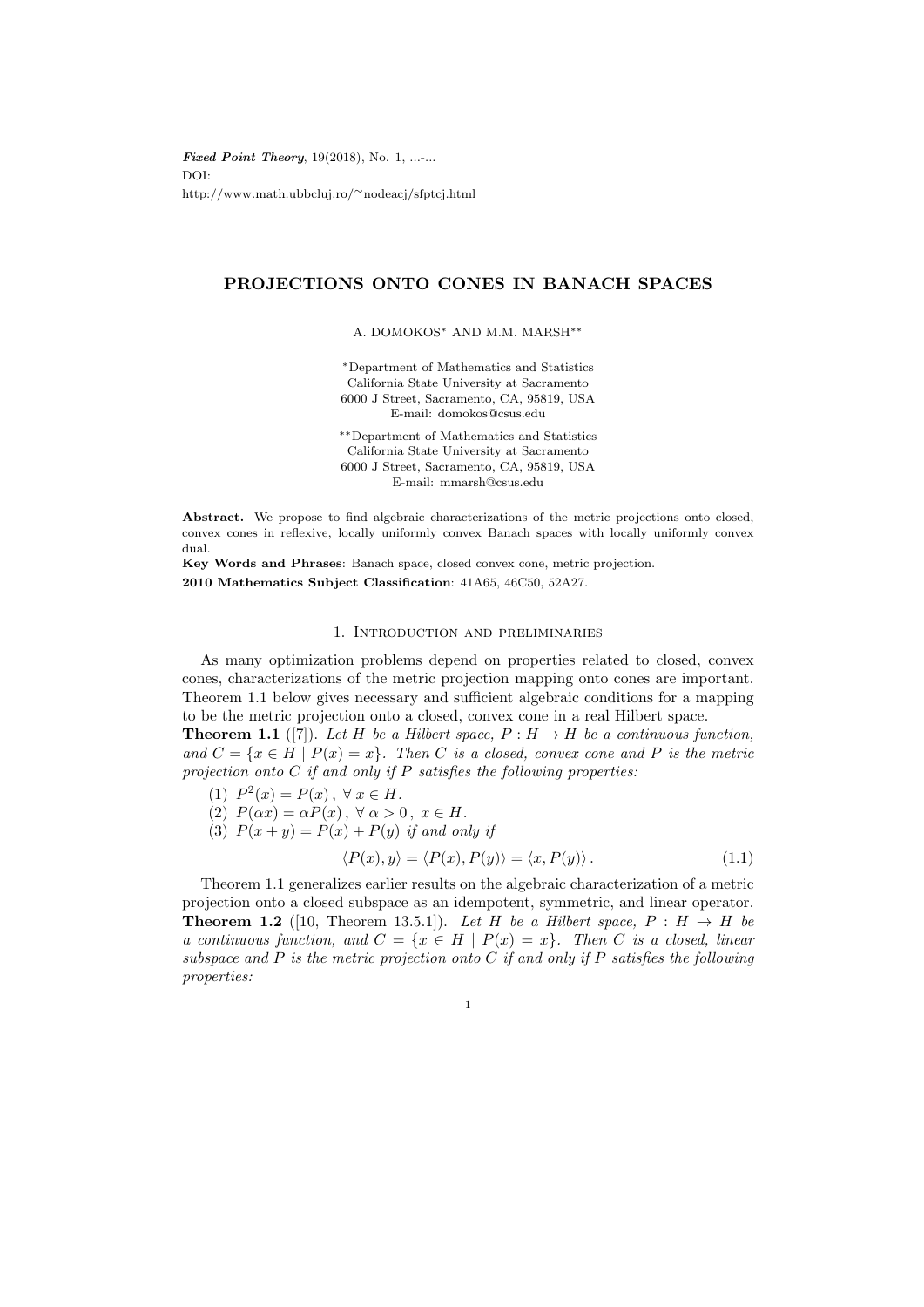(a) 
$$
P^2(x) = P(x), \forall x \in H.
$$

(b)  $P$  is linear.

(c) 
$$
\langle P(x), y \rangle = \langle x, P(y) \rangle, \forall x, y \in H
$$
.

We will be examining the possibilities of generalizing Theorem 1.1 to Banach spaces. It is clear that this is not an immediately available process, because the proofs in [7] use exclusive properties of real Hilbert spaces, such as bilinearity of the inner product, the Pythagorean theorem, orthogonal decomposition relative to cones, non-expansivity of the metric projection, and the convexity properties of polar cones. In the same way, it would be equally interesting to generalize, from Hilbert to Banach spaces, other results about the relation between metric projections and orders generated by cones, see [12, 13].

In our paper the geometry of Banach spaces plays a key role and we have to assume adequate smoothness and convexity properties of the norm. The existence of a metric projection, and the uniqueness of its point images onto closed convex sets in Banach spaces require at least reflexivity of the Banach space and strict convexity of the norm. The semi-inner product in non-Hilbert Banach spaces is not bilinear and the orthogonality relation is not symmetric, but under the assumptions of reflexivity, local uniform convexity and local uniform smoothness, we will find adequate properties to obtain results. Metric projections onto closed linear subspaces are not linear in general, except for maximal, closed, linear subspaces, so we have to impose some geometrical properties on the closed, convex cones to guarantee that the metric projection satisfies a condition similar to  $(3)$  in Theorem 1.1, which is called *face-linear* in [7].

One of the motivations mentioned in [7] for establishing such a characterization was to provide new methods towards the solution of the still open problem on the convexity of Chebyshev sets: Is each subset of a Hilbert space, which admits unique nearest point to each point of the space, necessarily convex? We also have this goal in mind, particularly as it relates to Chebyshev cones. Also, we wish to determine the additional geometric properties necessary for a similar characterization in the more general setting of a Banach space.

We continue with basic definitions and properties related to the geometry of Banach spaces, duality mappings, semi-inner products and metric projections. The results which are well-known will be listed without proofs, since they can be found in a variety of books and articles. See, for example [1, 4, 6, 11, 14, 15, 16].

Hereafter, we assume that  $X$  is a real, reflexive, locally uniformly convex Banach space, with locally uniformly convex dual  $X^*$ . There could be minor variations regarding the geometric properties of the Banach spaces, but we opted for those above for the following reasons. First, the simplicity of formulation and the fact that every reflexive Banach space can be renormed so that both  $X$  and  $X^*$  become locally uniformly convex, which is a familiar setting in the theory of perturbations of maximal monotone operators, see [9]. Second, these assumptions imply that the norm of  $X$  is also strictly convex and Fréchet differentiable at each  $x \neq 0$ . Third, they imply that the norm satisfies the Kadec-Klee property, which is essential in proving the continuity of the metric projection onto closed, convex sets [2]. The Kadec-Klee property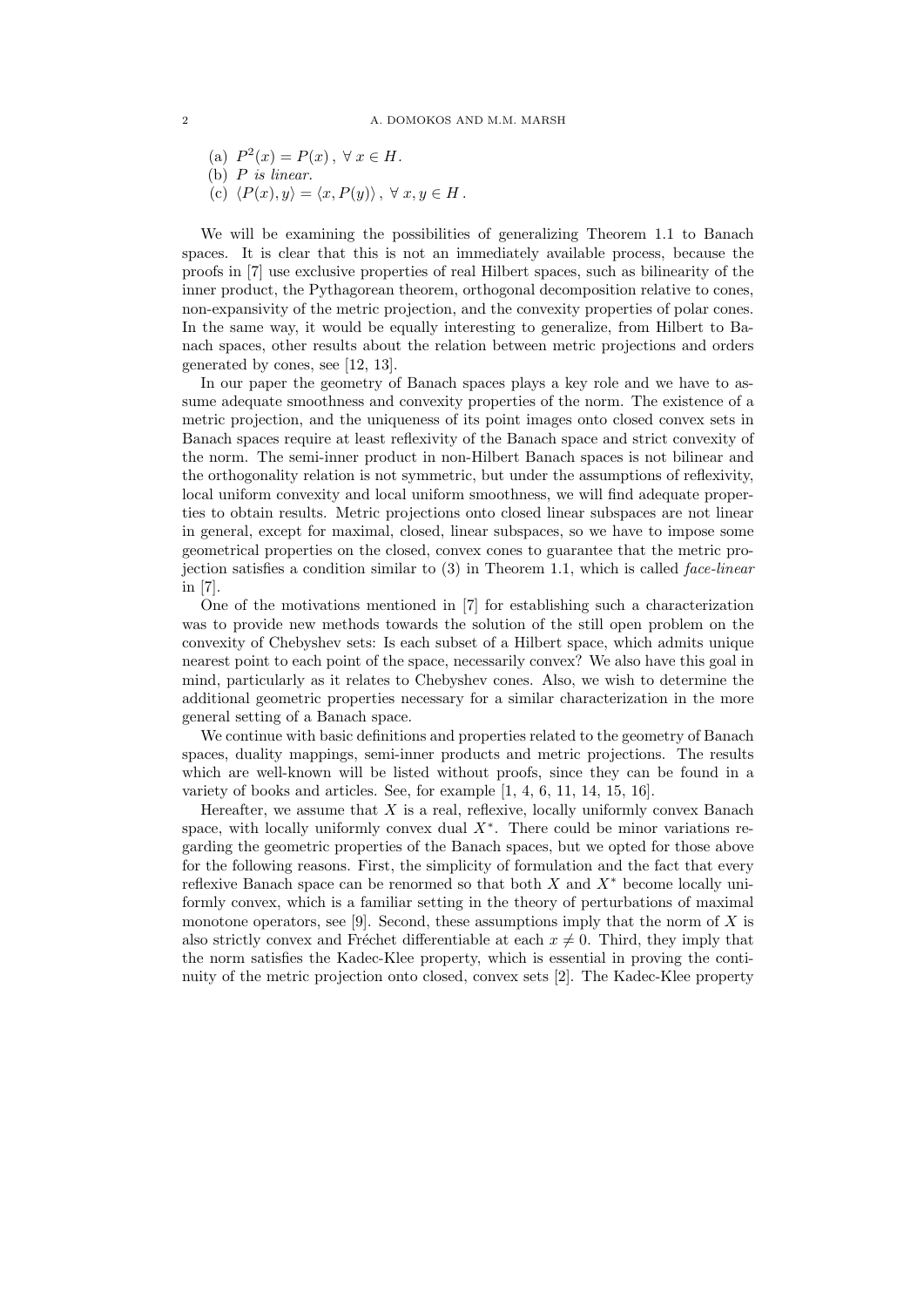states as follows: If a sequence  $\{x_n\}$  converges weakly to x and  $\{\|x_n\|\}$  converges to  $||x||$ , then  $\{x_n\}$  converges in norm to x.

We will use the usual duality notation  $\langle x^*, x \rangle$  for  $x^*(x)$ , when  $x^* \in X^*$  and  $x \in X$ . **Definition 1.3.** In a Banach space X the *duality mapping*  $J: X \rightarrow X^*$  is a (possibly set-valued) mapping, defined by

$$
J(x) = \{x^* \in X^* \; : \; \langle x^*, x \rangle = ||x||^2 \text{ and } ||x^*|| = ||x||\}.
$$

The duality mapping coincides with the subdifferential of the function  $f(x)$  $\frac{1}{2}||x||^2$ . If  $X^*$  is locally uniformly convex, then X has a Fréchet differentiable norm  $2^{\lceil |\mathcal{L}| \rceil}$ . If A is locally uniformly convex, then A has a Freeher differentiable from norm of  $X$  is Fréchet differentiabile if and only if the duality mapping is norm-tonorm continuous [3, page 30]. We list the most important properties of the duality mapping in the following proposition.

**Proposition 1.4** ([9, 17]). In a reflexive Banach space X, with X and  $X^*$  locally uniformly convex, the duality mapping has the following properties:

- (1) Considering the norm topologies on both X and  $X^*$ ,  $J: X \to X^*$  is a homeomorphism.
- $(2) \langle J(x), y \rangle = \lim_{t\to 0} \frac{||x+ty||^2-||x||^2}{2t}$  $\frac{1}{2t}$   $\frac{-||x||}{2t}$ ,  $\forall x, y \in X$ .
- (3)  $J(tx) = tJ(x), \forall t \in \mathbb{R}, \ x \in X$ .
- (4) For every  $R > 0$  and  $x_0 \in X$ , there exists a nondecreasing function  $\phi : \mathbb{R}_+ \to$  $\mathbb{R}_+$ , with  $\phi(0) = 0$  and  $\phi(r) > 0$  for  $r > 0$  such that

$$
\langle J(x) - J(x_0), x - x_0 \rangle \ge \phi(||x - x_0||) ||x - x_0||,
$$

for all  $x \in X$  with  $||x - x_0|| \leq R$ .

The following proposition is fundamental for the connection of the duality mapping with the metric projection. For consistency, we continue using our locally uniformly convex assumptions, even though Proposition 1.5 is true under slightly weaker conditions.

**Proposition 1.5** ([14]). Let X be a reflexive Banach space, with X and  $X^*$  locally uniformly convex. Let  $K \subset X$  be nonempty, closed and convex, and  $x_0 \in K$ . Then

$$
||x_0|| = \min_{x \in K} ||x|| \text{ if and only if } \langle J(x_0), x - x_0 \rangle \ge 0, \ \forall \ x \in K.
$$

**Definition 1.6.** Let X be a reflexive Banach space, with X and  $X^*$  locally uniformly convex. The *semi-inner product* in  $X$  is defined by

$$
\langle x,y\rangle_+=\langle J(x),y\rangle.
$$

The following properties of the semi-inner product are clearly implied by Propositions 1.4 and 1.5. We can also refer to [4, 6, 11, 14].

**Proposition 1.7.** Let X be a reflexive Banach space, with X and  $X^*$  locally uniformly convex.

- (1) The semi-inner product coincides with the inner product in Hilbert spaces.
- (2)  $\langle tx, y \rangle_+ = t\langle x, y \rangle_+$ ,  $\forall t \in \mathbb{R}, x, y \in X$ .
- (3)  $\langle x, \cdot \rangle_+ \in X^*$ ,  $\forall x \in X$ .
- (4) Considering the norm topology of X,  $\langle \cdot, \cdot \rangle_+ : X \times X \to \mathbb{R}$  is continuous.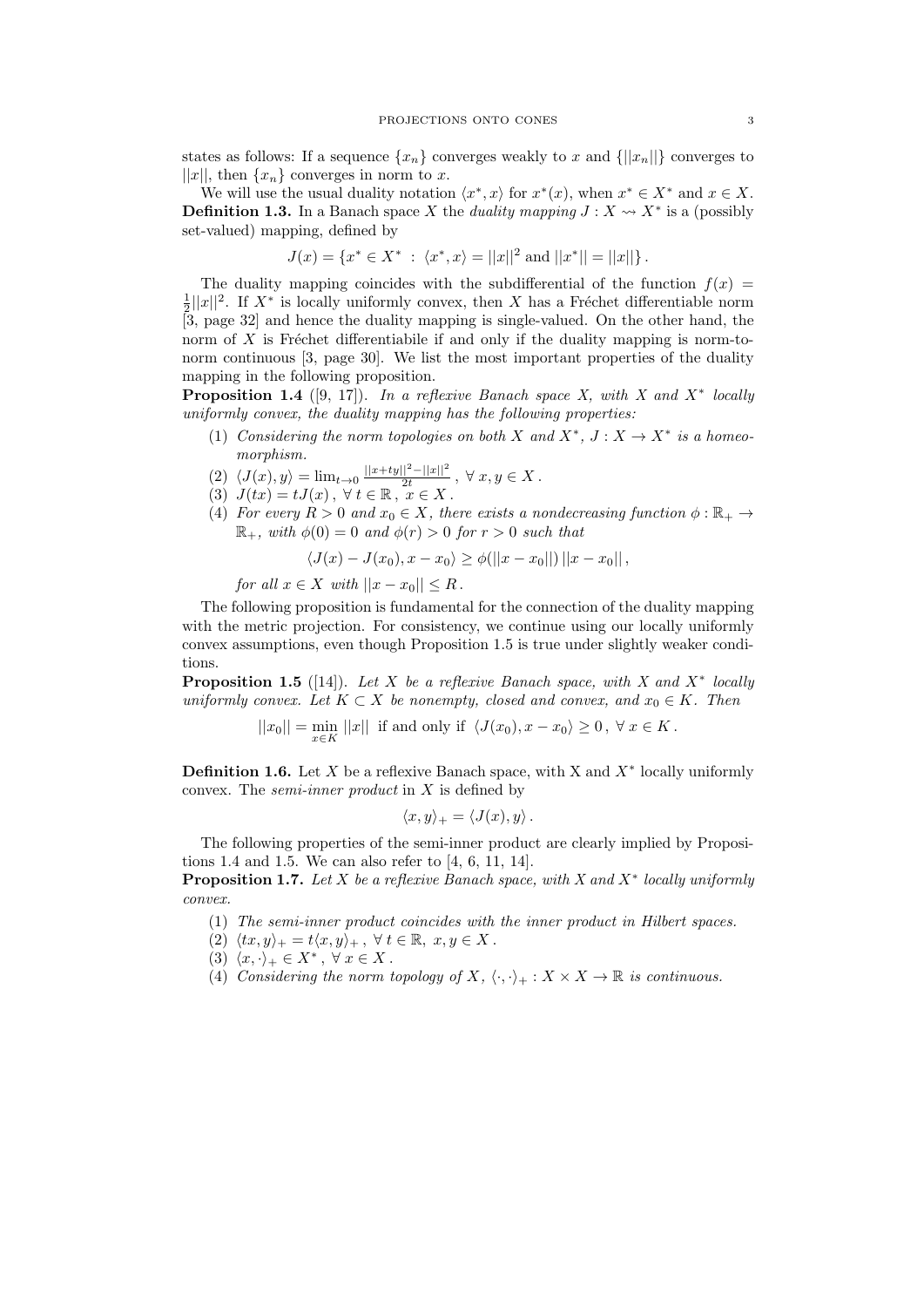- (5)  $|\langle x, y \rangle_+| \leq ||x|| \cdot ||y||, \forall x, y \in X$ .
- (6)  $\langle x, x \rangle_+ = ||x||^2, \ \forall \ x \in X$ .
- (7)  $\langle x, x y \rangle_+$  >  $\langle y, x y \rangle_+$ ,  $\forall x \neq y \in X$ .
- (8)  $\langle x + y, y \rangle_+ > \langle x, y \rangle_+$ ,  $\forall x, y \in X$ ,  $y \neq 0$ .
- (9) If  $K \subset X$  is nonempty, closed and convex, and  $x_0 \in K$ , then

 $||x_0|| = \min_{x \in K} ||x||$  if and only if  $\langle x_0, x - x_0 \rangle_+ \geq 0, \ \forall x \in K$ .

**Definition 1.8.** Let  $X$  be a reflexive Banach space, with  $X$  and  $X^*$  locally uniformly convex. If  $K \subset X$  is a nonempty, closed, convex set, then for all  $x \in X$  we define the metric projection of x onto K by  $P_K(x) \in K$  and

$$
||P_K(x) - x|| = \min_{y \in K} ||y - x||.
$$

Under the assumptions of a reflexive and locally uniformly convex Banach space X, and K a nonempty, closed, convex subset of X, the metric projection  $P_K : X \to X$ is a well defined mapping. The following two propositions list the most important properties of the metric projection mapping. For the continuity of the metric projection we refer to [2, Corrolary 2.18], while the rest of the properties can be found in [16, Chapters 3-5].

For simplicity, when there is no risk of confusion, we will use  $P$  instead of  $P_K$ .

**Proposition 1.9.** Let X be a reflexive Banach space, with X and  $X^*$  locally uniformly convex. Let  $K$  be a nonempty, closed, convex subset of  $X$ , and let  $P$  be the metric projection onto K. Then, we have the following properties.

- (a) The projection P is continuous.
- (b)  $P(P(x) + t(x P(x))) = P(x), \forall t \ge 0, x \in X.$
- (c) For any  $x \in X$ ,  $P(x) \in K$  is the metric projection of x onto K if and only if

$$
\langle x - P(x), k - P(x) \rangle_+ \leq 0, \ \forall \ k \in K.
$$

**Proposition 1.10** ([15, 16]). If K is a closed, linear subspace of X, the metric projection operator has the following additional properties:

- (1) For all  $x \in X$ , we have  $\langle x P(x), k P(x) \rangle_+ = 0$ ,  $\forall k \in K$ .
- (2)  $X = K \bigoplus P^{-1}(0)$ . Note that  $P^{-1}(0)$  might not be a linear subspace, but we still have that each  $x \in K$  can be uniquely written as  $x = y + z$ , where  $x \in K$  and  $z \in P^{-1}(0)$ .
- (3)  $P(tx+k) = tP(x) + k \ \forall t \in \mathbb{R}, \ x \in X, \ k \in K$ .
- (4) P is linear if and only if  $P^{-1}(0)$  is a closed, linear subspace.
- (5) If K is a closed, maximal linear subspace, then P is linear. If P is linear for all closed linear subspaces, then  $X$  is a Hilbert space.

We can generalize Theorem 1.2 from Hilbert to Banach spaces in the following way. **Theorem 1.11.** Let  $X$  be a reflexive, locally uniformly convex Banach space, with a locally uniformly convex dual  $X^*$ .

- (a) If K is a closed, maximal linear subspace, then the metric projection  $P: X \rightarrow$ X has the following properties:
	- (i)  $K = P(X)$ .
	- (ii)  $P^2(x) = P(x), \forall x \in X.$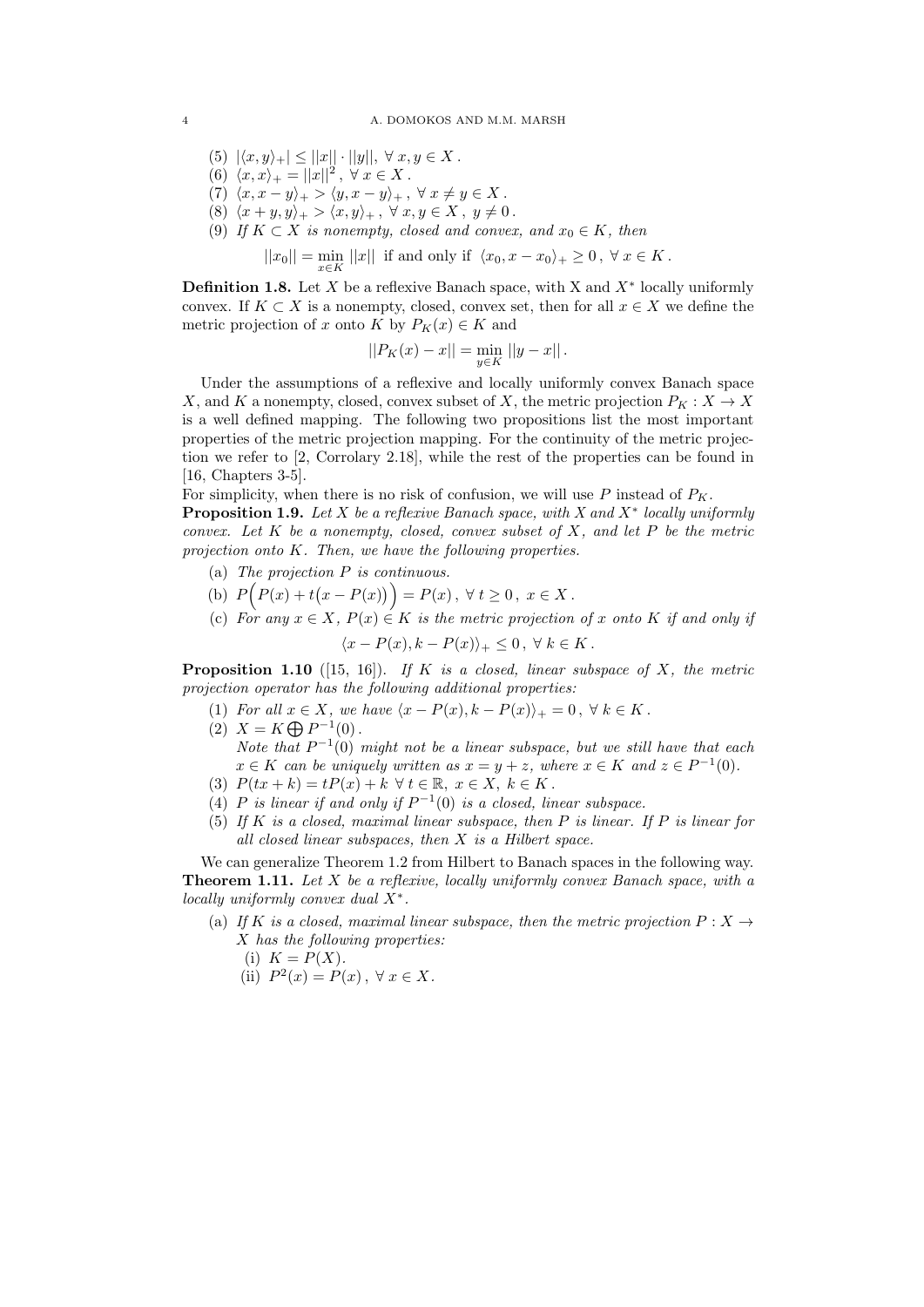- (iii)  $P$  is linear and continuous.
- (iv)  $\langle x P(x), P(y) \rangle_+ = 0, \forall x, y \in X.$
- (b) If  $P: X \to X$  is a mapping such that  $P(X) \neq X$  and P satisfies properties (i)-(iv) from part (a), then  $K = P(X)$  is a closed linear subspace and P is the metric projection onto K.

Proof. The proof is simple, we will just make some comments, which can be considered as a first glimpse of what lies ahead.

(a) Each of (i)-(iv) follows immediately from Proposition 1.9 (a), Proposition 1.10  $(1)$ and (5).

(b) From (i)-(iii) it follows that K is a closed subspace and then (iv) and Proposition 1.9 (c) imply that P coincides with the metric projection.

Comparing Theorems 1.2 and 1.11, we see that in non-Hilbert Banach spaces there is no one-to-one correspondence between closed linear subspaces, or even maximal, closed, linear subspaces, and linear orthogonal projections.

Note. Condition (iv) of Theorem 1.11 could be described by the James-orthogonality [8], which can be defined as x orthogonal to y if  $\langle x, y \rangle_+ = 0$ , and which is equivalent to  $||x|| \leq ||x+ty||$ , for all  $t \in \mathbb{R}$ .

**Proposition 1.12** ([15, 16]). If K is a closed, convex cone,  $x \in X \backslash K$ , and  $P(x) \neq 0$ , then

(a)  $P(x)$  is the metric projection of x onto K if and only if

$$
\langle x - P(x), P(x) \rangle_+ = 0 \text{ and } \langle x - P(x), k \rangle_+ \leq 0, \ \forall \ k \in K.
$$

So, the kernel of  $J(x - P(x))$ , denoted by ker  $J(x - P(x))$ , is a supporting hyperplane for  $K$  at  $P(x)$ .

(b)  $P(tx) = tP(x), \forall t \ge 0.$ 

Example 1.13. This example shows that, in non-Hilbert Banach spaces, Theorem 1.1 does not hold.

Let  $X = \mathbb{R}^3$  with  $||x|| = \sqrt[3]{|x_1|^3 + |x_2|^3 + |x_3|^3}$ . In this case (see, for example [1, 14]), for  $x \neq 0$ .

$$
J(x) = \frac{1}{||x||} (x_1|x_1|, x_2|x_2|, x_3|x_3|),
$$
 and  

$$
\langle x, y \rangle_+ = \frac{1}{||x||} (x_1|x_1|y_1 + x_2|x_2|y_2 + x_3|x_3|y_3).
$$

Note that, by the non-linear and non-symmetric properties of the semi-inner product, condition (1.1) in Theorem 1.1 has to be interpreted as

$$
\langle x-P(x),P(y)\rangle_+=0=\langle y-P(y),P(x)\rangle_+\,.
$$

Consider the closed convex cone  $K = \{\lambda(-1, -2, 1) | \lambda \geq 0\}$  and the points  $x =$ Consider the closed convex cone  $K = \{ \lambda(-1, -2, 1) | \lambda \ge 0 \}$  and the points  $x = (0, 0, 4)$  and  $y = (\sqrt{2} - 1, -1, 3)$ . If P is the metric projection onto K, then we have by Proposition 1.12 (a) that

$$
P(x) = P(y) = (-1, -2, 1),
$$

since  $x - P(x) = (1, 2, 3), y - P(y) = (\sqrt{2}, 1, 2)$  and  $\langle (1, 2, 3), (-1, -2, 1) \rangle_+ = 0 = \langle ($ √  $(2,1,2),(-1,-2,1)\rangle_+$  .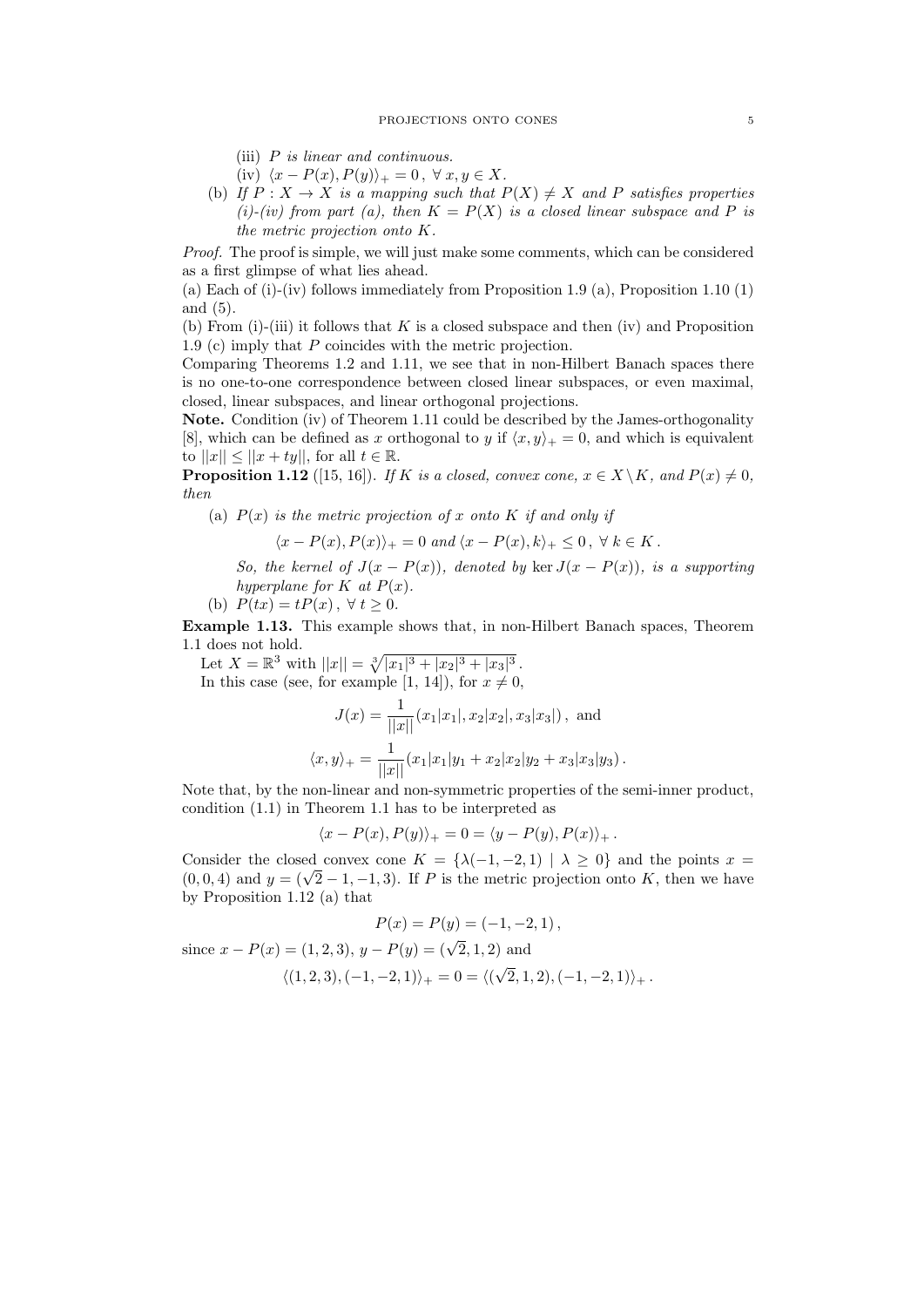Furthermore,  $x + y = (\sqrt{2} - 1, -1, 7)$ , but

$$
P(x + y) \neq P(x) + P(y) = (-2, -4, 2),
$$

because

$$
\langle (\sqrt{2} - 1, -1, 7) - (-2, -4, 2), (-2, -4, 2) \rangle_+
$$
  
=  $\langle (\sqrt{2} + 1, 3, 5), (-2, -4, 2) \rangle_+ \neq 0.$ 

## 2. Necessary conditions for the metric projection onto smooth, round cones

**Definition 2.1.** We call  $K \subset X$  a pointed, smooth, round, solid cone (or more simply, a smooth round cone) if the following properties are satisfied:

- (1)  $\,K$  is a nonempty, closed convex cone.
- (2)  $K \cap (-K) = \{0\}$  and int  $K \neq \emptyset$ .
- (3) For all  $0 \neq k \in \text{bd } K$  there exists a unique hyperplane of support for K at k.
- (4) For nonzero  $k, l \in K$  we have  $k + l \in bd K$  if and only if  $k, l \in bd K$  and the hyperplanes of support at k and l coincide.

We make a few observations, which clarify this definition. Let  $K$  be a closed convex cone.

- If  $K \cap (-K) = \{0\}$ , then K is called a pointed cone.
- If int  $K \neq \emptyset$ , then K is called a solid cone.
- If condition (3) is satisfied, we call  $K$  a smooth cone. This is related to the smoothness of the boundary of  $K$  at each non-zero point.
- The unique hyperplane at  $0 \neq k \in \text{bd } K$  is the same for any point along the non-closed half line  $\{\lambda k \mid \lambda > 0\}$ . If  $x \notin K$  and  $P(x) \neq 0$ , then  $H = \ker J(x P(x)$  is the unique hyperplane of support for K at  $P(x)$  and  $P_H(x) = P_K(x)$ .
- If condition  $(4)$  is satisfied, we call K a round cone. This condition is weaker than the strict convexity of cones, which means that if  $0 \neq k, l \in \text{bd } K$ and  $k \notin \{ \lambda l \mid \lambda > 0 \}$ , then the line segment connecting k and l, except the endpoints, lies entirely in the interior of  $K$ . If strict convexity is assumed, then a closed, convex cone cannot have line segments in the boundary, other than the generator half-lines  $\{\lambda k \mid \lambda \geq 0\}$  where  $0 \neq k \in \text{bd } K$ .
- By assuming conditions (3) and (4), we allow the boundary to contain besides the generator half-lines, parts of hyperplanes through the origin, but no other linear subspaces.

The following theorem gives necessary conditions for the metric projection onto smooth, round cones.

**Theorem 2.2.** Suppose that X is a reflexive Banach space with X and  $X^*$  locally uniformly convex. If K is a smooth round cone, then the metric projection  $P: X \to K$ has the following properties:

- (i)  $P^2 = P$ .
- (ii)  $P(\lambda x) = \lambda P(x)$  for all  $\lambda \geq 0, x \in X$ .
- (iii) If at least one of  $P(x)$  or  $P(y)$  is not zero, then

$$
P(x + y) = P(x) + P(y)
$$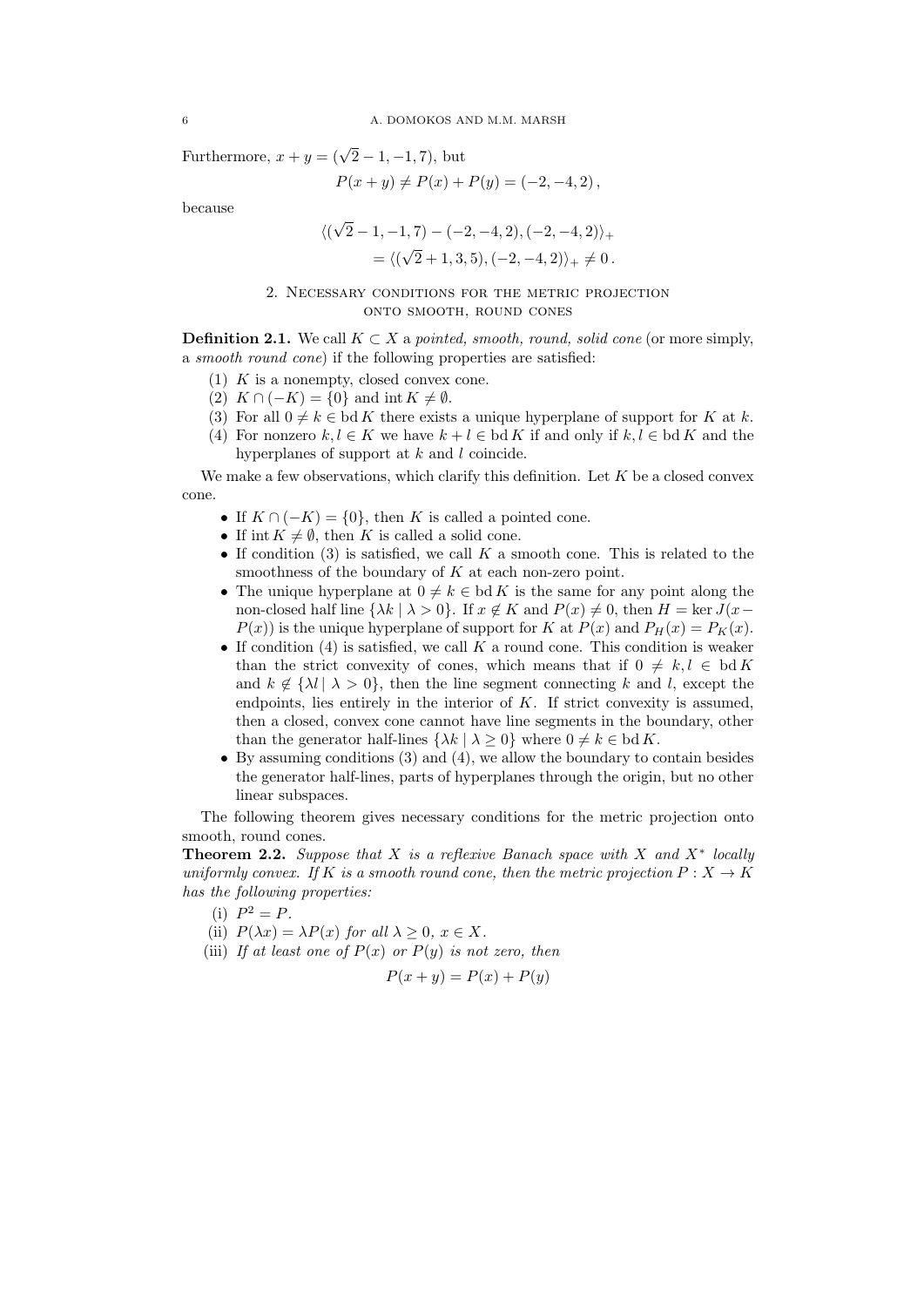#### PROJECTIONS ONTO CONES 7

## if and only if

$$
\langle x - P(x), P(y) \rangle_+ = 0 \text{ and } \langle y - P(y), P(x) \rangle_+ = 0.
$$

Proof. The first two properties are common properties of projections onto all closed, convex cones, so we will prove (iii).

**Case 1.** Suppose  $P(x) \neq 0$  and  $P(y) \neq 0$ .

 $\implies$ : We assume that  $P(x + y) = P(x) + P(y)$ . If  $x, y \in K$ , then  $x = P(x)$  and  $y = P(y)$  and the conclusion is evident. If  $x \notin K$  and  $y \in K$ , then we must have  $x + y \notin K$ , since otherwise

$$
P(x + y) = x + y = P(x) + y,
$$

and hence  $x = P(x)$ , which contradicts  $x \notin K$ . Now,  $x + y \notin K$  implies that

$$
P(x + y) = P(x) + y \in bd K.
$$

Therefore, by Definition 2.1 (4),  $P(x)$ ,  $y \in bd K$  and the supporting hyperplanes at  $P(x)$  and y coincide. So,  $y \in \text{ker } J(x - P(x))$  and hence

$$
\langle x - P(x), P(y) \rangle_+ = 0 = \langle x - P(x), y \rangle_+.
$$

Since  $y = P(y)$ , we clearly have that  $\langle y - P(y), P(x) \rangle_+ = 0$ . If  $x \notin K$ ,  $y \notin K$ , and  $x + y \in K$ , then

$$
P(x + y) = x + y = P(x) + P(y),
$$

and hence

$$
x - P(x) = P(y) - y.
$$

Therefore,

$$
\langle x - P(x), P(y) \rangle_+ = 0 = -\langle y - P(y), P(y) \rangle_+
$$

Similarly,

$$
\langle y - P(y), P(x) \rangle_+ = 0 \, .
$$

If  $x \notin K$ ,  $y \notin K$ , and  $x + y \notin K$ , then

$$
P(x) + P(y) = P(x + y) \in bd K.
$$

So, by Definition 2.1 (4), the hyperplanes of support at  $P(x)$  and  $P(y)$  coincide, giving us a $\lambda > 0$  such that

$$
J(x - P(x)) = \lambda J(y - P(y)).
$$

Therefore, by the homogeneity of the duality mapping and of the metric projection,

$$
\langle x - P(x), P(y) \rangle_+ = \lambda \langle y - P(y), P(y) \rangle_+ = 0.
$$

Similarly,

$$
\langle y - P(y), P(x) \rangle_+ = 0 \, .
$$

⇐=: For the reverse implication, assume that

$$
\langle x - P(x), P(y) \rangle_+ = 0 = \langle y - P(y), P(x) \rangle_+.
$$

If  $x \in K$  and  $y \in K$ , then  $x + y \in K$ , and therefore

$$
P(x + y) = x + y = P(x) + P(y).
$$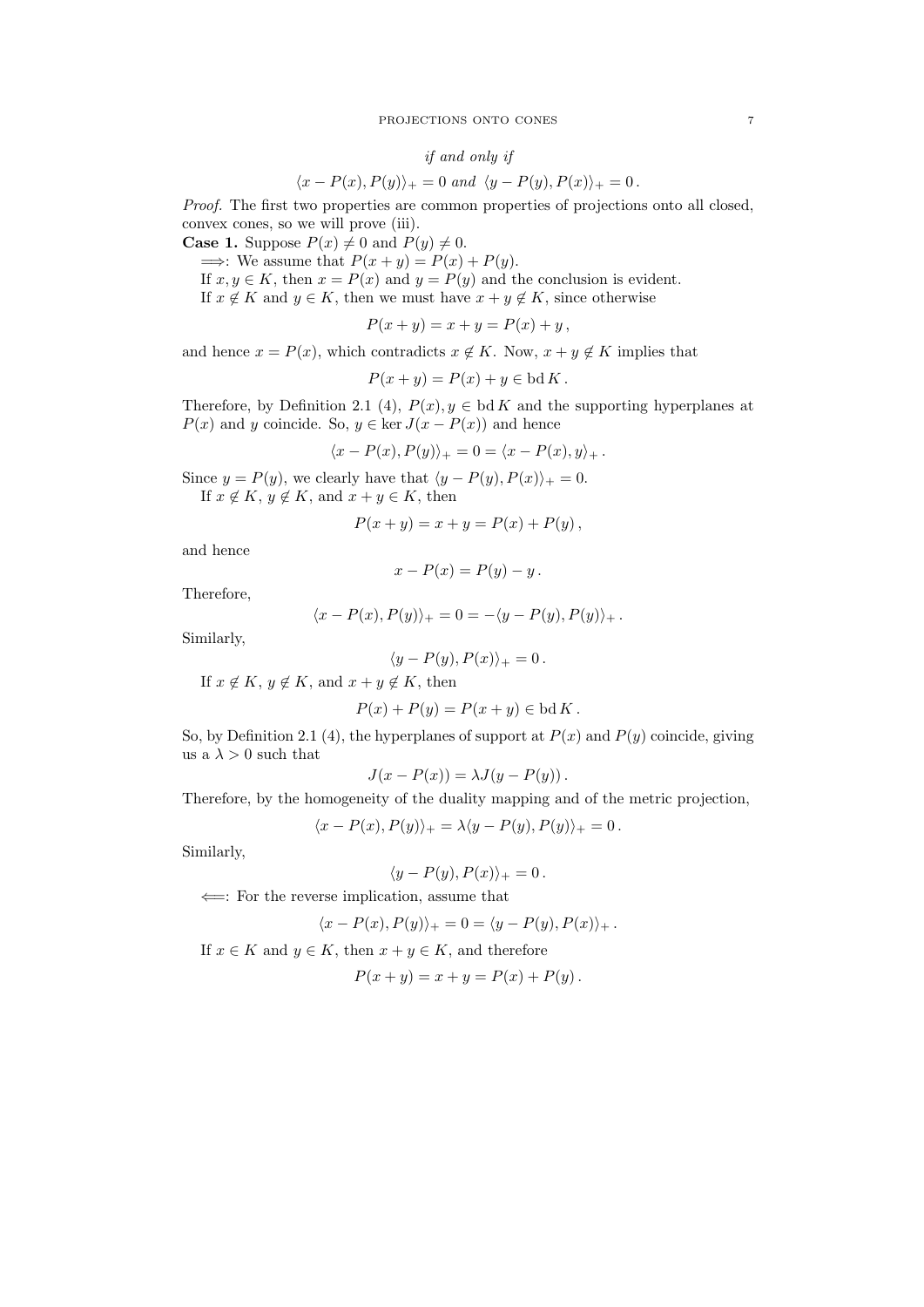If  $x \notin K$  and  $y \in K$ , then  $\langle x-P(x), y \rangle_+ = 0 = \langle x-P(x), P(x) \rangle_+$ , which shows that the common supporting hyperplane at  $P(x)$  and y is  $H = \text{ker } J(x - P(x))$ . Therefore, by Definition 2.1 (4), we have that  $P(x) + y \in H \cap \text{bd } K$  and

$$
P(x) + y = P(P(x) + y + (x - P(x)) = P(x + y).
$$

Let  $x \notin K$  and  $y \notin K$ . Then, by assumption, the supporting hyperplanes at  $P(x)$ and  $P(y)$  coincide, which means

$$
\ker J(x - P(x)) = \ker J(y - P(y)) = H
$$

and hence for some  $\lambda > 0$ ,

$$
x - P(x) = \lambda(y - P(y)).
$$

By Definition 2.1 (4),  $P(x) + P(y) \in bd K \cap H$ , and hence

$$
P(x) + P(y) = P(P(x) + P(y) + x - P(x) + y - P(y)) = P(x + y).
$$

**Case 2.** Suppose  $P(x) = 0$  and  $P(y) \neq 0$ . We want to prove that

$$
P(x + y) = P(y) \iff \langle x, P(y) \rangle_+ = 0.
$$

We can assume that  $x \neq 0$ , since the biconditional is trivial otherwise.

 $\implies$ : Suppose  $P(x + y) = P(y)$ . This implies that  $y \notin \text{int } K$ , because otherwise  $x+y=y$  and this contradicts  $x \neq 0$ . By the uniqueness of the supporting hyperplane at  $P(y)$ , there exists  $\lambda > 0$  such that

$$
x + y = P(y) + \lambda(y - P(y)).
$$

It follows that,

$$
\langle x, P(y) \rangle_+ = (\lambda - 1) \langle y - P(y), P(y) \rangle_+ = 0.
$$

 $\iff$ : Suppose  $\langle x, P(y) \rangle_+ = 0$ . By Proposition 1.9 (c), since  $P(x) = 0$ , we have that  $\langle x, k \rangle_+ \leq 0$  for all  $k \in K$ . So,  $P(y) \in \text{bd } K$ .

If  $y = P(y)$ , then  $P(x + y) = y$  since for each  $k \in K$ ,

$$
\langle x+y-P(x+y), k-P(x+y)\rangle_+=\langle x,k-y\rangle_+=\langle x,k\rangle_+\leq 0.
$$

If  $y \notin K$ , the conditions  $\langle x, k \rangle_+ \leq 0$  for each  $k \in K$ , and  $\langle x, P(y) \rangle_+ = 0$  imply that the kernel of  $J(x)$  is the supporting hyperplane for K at  $P(y)$ . Therefore, there exists  $\lambda > 0$  such that  $\lambda J(x) = J(y - P(y))$ , which, by Proposition 1.4 (1) and (3), gives

$$
\lambda x = y - P(y).
$$

Noticing that

$$
P(y) + \frac{1+\lambda}{\lambda}(y - P(y)) = x + y,
$$

the conclusion follows from Proposition 1.9 (b).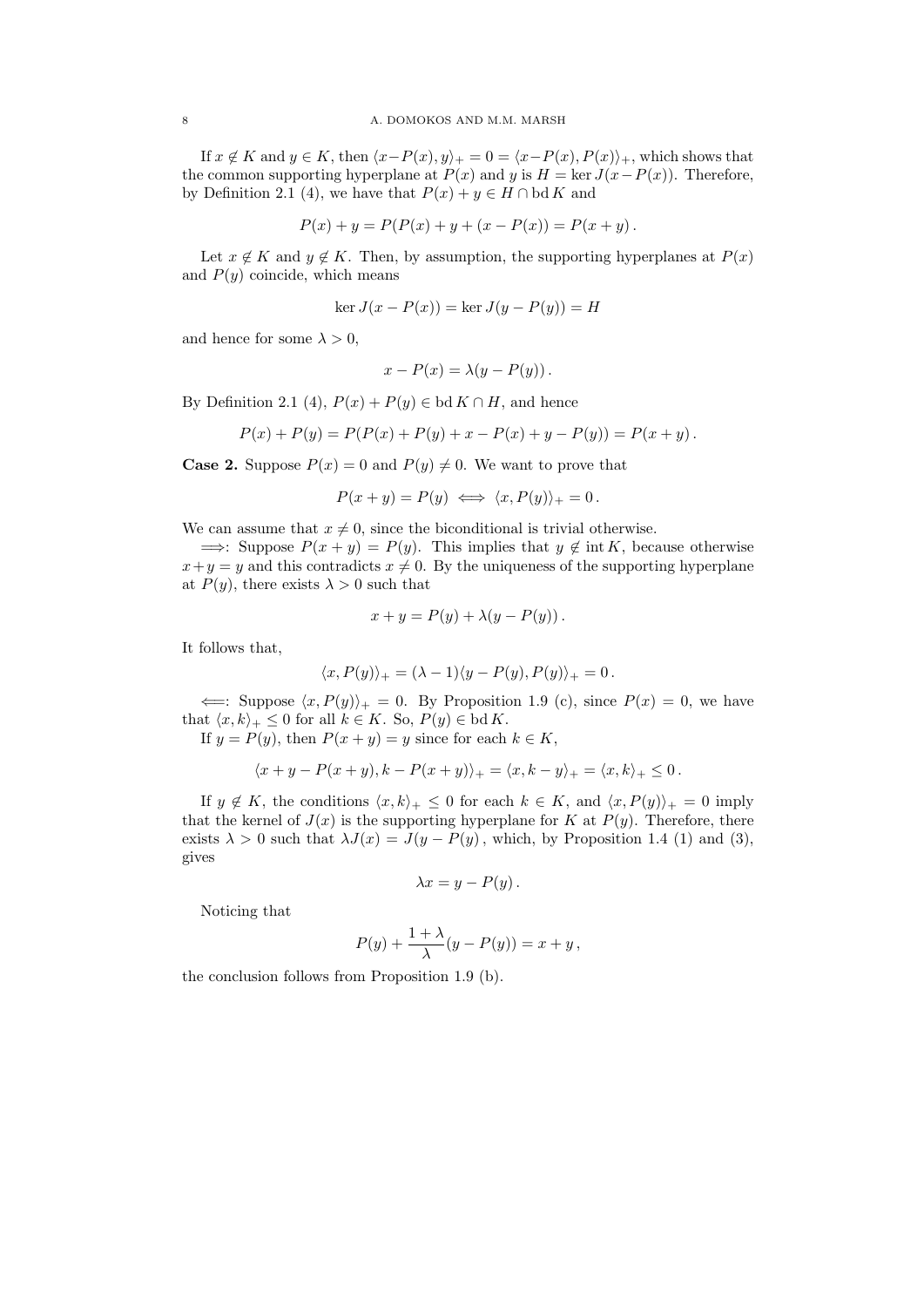## 3. Sufficient conditions for the metric projection onto smooth, round cones

Let us assume that  $N: X \to X$  is a mapping satisfying the following conditions:

- (i) int  $N(X) \neq \emptyset$  and  $N(X) \cap (-N(X)) = \{0\}.$
- (ii)  $N^2 = N$ .
- (iii)  $N(\lambda x) = \lambda N(x)$  for all  $x \in X$  and  $\lambda \geq 0$ .
- (iv) If at least one of  $N(x)$  or  $N(y)$  is non-zero, then

$$
N(x + y) = N(x) + N(y)
$$

if and only if

$$
\langle x - N(x), N(y) \rangle_+ = 0 = \langle y - N(y), N(x) \rangle_+ .
$$

 $(v)$  N is continuous.

Let  $C = \{x \in X \mid N(x) = x\}$  and  $C^{\circ} = \{x \in X \mid \langle x, y \rangle_{+} \leq 0, \forall y \in C\}.$ **Proposition 3.1.** Suppose that X is a reflexive Banach space with X and  $X^*$  locally uniformly convex. If the mapping N satisfies conditions  $(i)-(v)$ , then the set C has the following properties:

- (1) C is closed and  $0 \in \text{bd } C$ .
- (2)  $C = N(X)$ .
- (3) int  $C \neq \emptyset$ .
- (4) If  $x \in C$  and  $\lambda \geq 0$ , then  $\lambda x \in C$ .
- (5) If  $x, y \in C$ , then  $x + y \in C$ .
- (6) If  $x \in X$ , then  $\langle x N(x), N(x) \rangle_+ = 0$ .
- (7) If  $N(x) = N(y) \neq 0$ , then for all  $\alpha, \beta \geq 0$  we have

$$
N(\alpha x + \beta y) = \alpha N(x) + \beta N(y).
$$

(8) For all  $x \in X$  and  $0 \leq \alpha \leq 1$ , we have

$$
N(\alpha x + (1 - \alpha)N(x)) = N(x).
$$

- (9) If  $x \notin C$  then  $N(x) \in bd C$ .
- (10) If  $x \in C^{\circ}$ , then  $N(x) = 0$ .

Proof. Properties (1)-(4) are clear, so we begin with (5).

(5) Let  $x, y \in C$ . If  $x = 0$  or  $y = 0$ , then clearly  $x + y \in C$ . Assume that  $x \neq 0$  and  $y \neq 0$ . Then  $x - N(x) = 0$  and  $y - N(y) = 0$ , so by condition (iv) of N, we have that

$$
N(x + y) = N(x) + N(y) = x + y.
$$

Hence,  $x + y \in C$ .

(6) If  $x \in C$  or  $N(x) = 0$ , then  $\langle x - N(x), N(x) \rangle_+ = 0$ . If  $x \notin C$  and  $N(x) \neq 0$ , then

$$
N(x + x) = N(2x) = 2N(x) = N(x) + N(x),
$$

which, by condition (iv), gives

$$
\langle x - N(x), N(x) \rangle_+ = 0 \, .
$$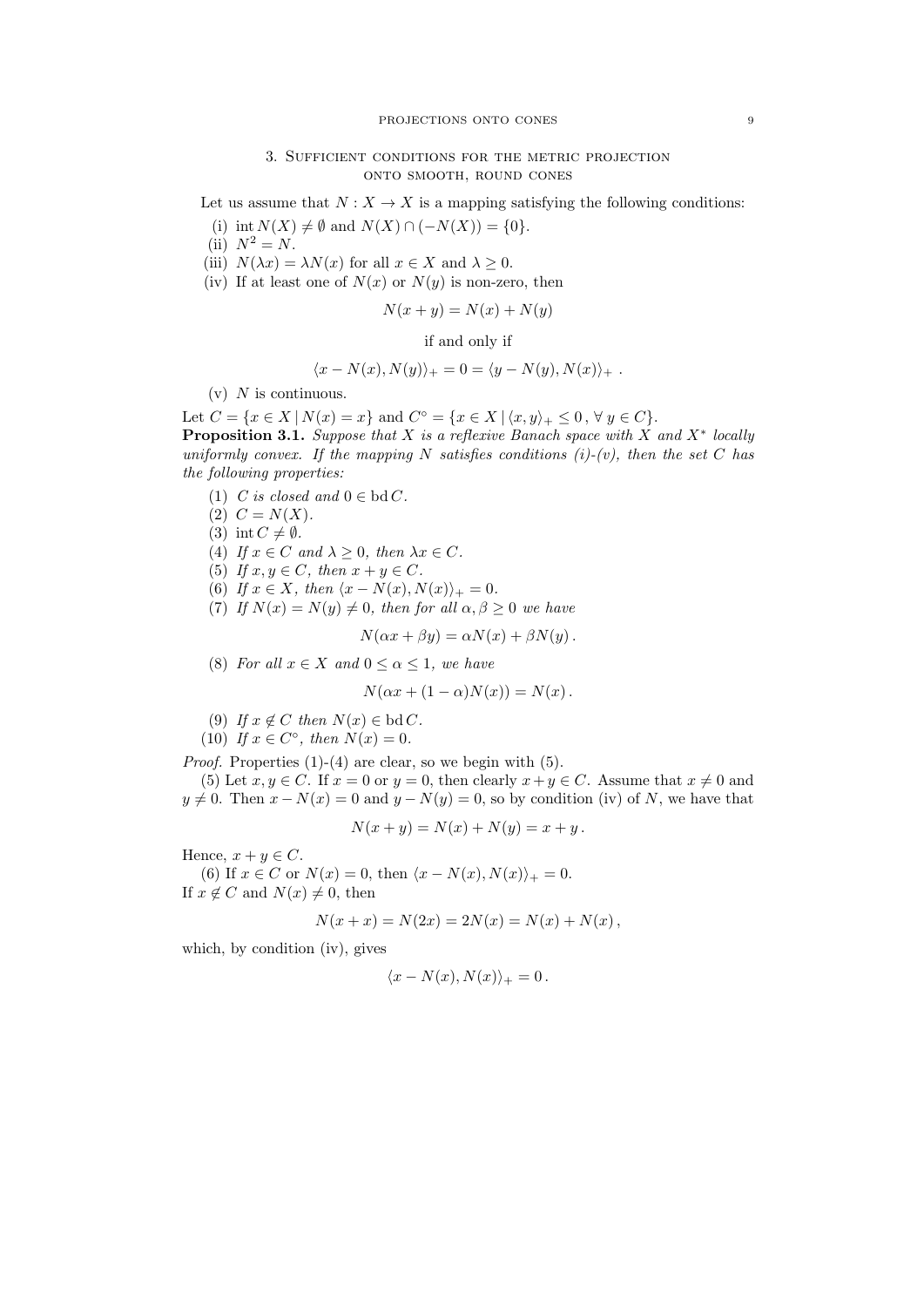(7) If  $N(x) = N(y) \neq 0$ , then  $\langle x - N(x), N(y) \rangle_+ = 0$  and  $\langle y - N(y), N(x) \rangle_+ = 0$ . By conditions (iii) and (iv), we get that for each  $\alpha, \beta \geq 0$ ,

$$
N(\alpha x + \beta y) = \alpha N(x) + \beta N(y).
$$

(8) If  $N(x) = 0$ , then the result follows from condition (iii). If  $N(x) \neq 0$ , the result follows from property (7) for  $x = x$ ,  $y = N(x)$  and  $\beta = 1 - \alpha$ .

(9) If  $N(x) = 0$ , then by condition (i) we have that  $N(x) \in bd C$ . Suppose, by way of contradiction, that  $0 \neq N(x) \in \text{int } N(X)$ . Since  $x \neq N(x)$ , there exists a sufficiently small  $0 < \alpha < 1$  such that  $\alpha x + (1 - \alpha)N(x) \in \text{int } N(X)$ . Hence,

$$
N(\alpha x + (1 - \alpha)N(x)) = \alpha x + (1 - \alpha)N(x) \neq N(x),
$$

which contradicts (8).

(10) Let  $x \in C^{\circ}$ . If  $x = 0$ , then  $N(x) = 0$ . If  $x \neq 0$ , then  $x \notin C$ , because otherwise  $\langle x, x \rangle_+ = ||x||^2 > 0$ , which contradicts  $x \in C^{\circ}$ . Also, if  $N(x) \neq 0$ , then by Proposition 1.7 (8), we have that

$$
0 = \langle x - N(x), N(x) \rangle_+ < \langle x, N(x) \rangle_+,
$$

which contradicts  $x \in C^{\circ}$ .

The following theorem gives a characterization of the metric projection onto a pointed, closed, convex, solid cone in Banach spaces.

**Theorem 3.2.** Suppose that X is a reflexive Banach space with X and  $X^*$  locally uniformly convex, and  $N : X \to X$  is a mapping satisfying the conditions (i) - (v) from above. Let  $C = \{x \in X \mid N(x) = x\}$ . Then C is a pointed, closed, convex, solid cone and N is the metric projection onto C.

Proof. That C is a pointed, closed, convex, solid cone, follows from Proposition 3.1,  $(1)$ - $(5)$ . Denote by P the metric projection onto C.

If  $x \in C$ , then  $x = N(x) = P(x)$ .

Suppose that  $x \notin C$ . Then  $x - P(x) \in C^{\circ}$ , and by Proposition 3.1 (10), we get that  $N(x - P(x)) = 0$ .

If  $N(P(x)) = 0$ , then using the fact that  $P(x) \in C$ , we get that  $P(x) = 0$ , and hence,  $N(x) = 0$ .

If  $N(P(x)) \neq 0$ , then  $P(x) \neq 0$  and  $N(P(x)) = P(x)$ , so we use condition (iv) of N for  $x - P(x)$  and  $P(x)$ , and get that

$$
N(x) = N(x - P(x) + P(x)) = N(P(x)) = P(x).
$$

Remark 3.3. If we analyze the proof of Theorem 1.1, the smoothness and roundedness of the cone is not needed in a Hilbert space, because the metric projection onto subspaces, which may contribute to the boundary of the cone, is always linear. In order to obtain the face-linear property of the metric projection onto cones in Banach spaces, we have to assume extra smoothness and roundedness assumptions. However, as we analyze the sufficiency of these properties, we realize that under general assumptions on Banach spaces, we cannot exclude the possibility that  $X = H \oplus Y$ , where H is a Hilbert space, and some parts of the boundary of the cone lie in  $H$ , where we would have face-linearity without smoothness or roundedness. Therefore, under assumptions  $(i)-(v)$  of Section 3, the smoothness and roundedness of cones are not sufficient properties. This is in line with the result of [5], which says that for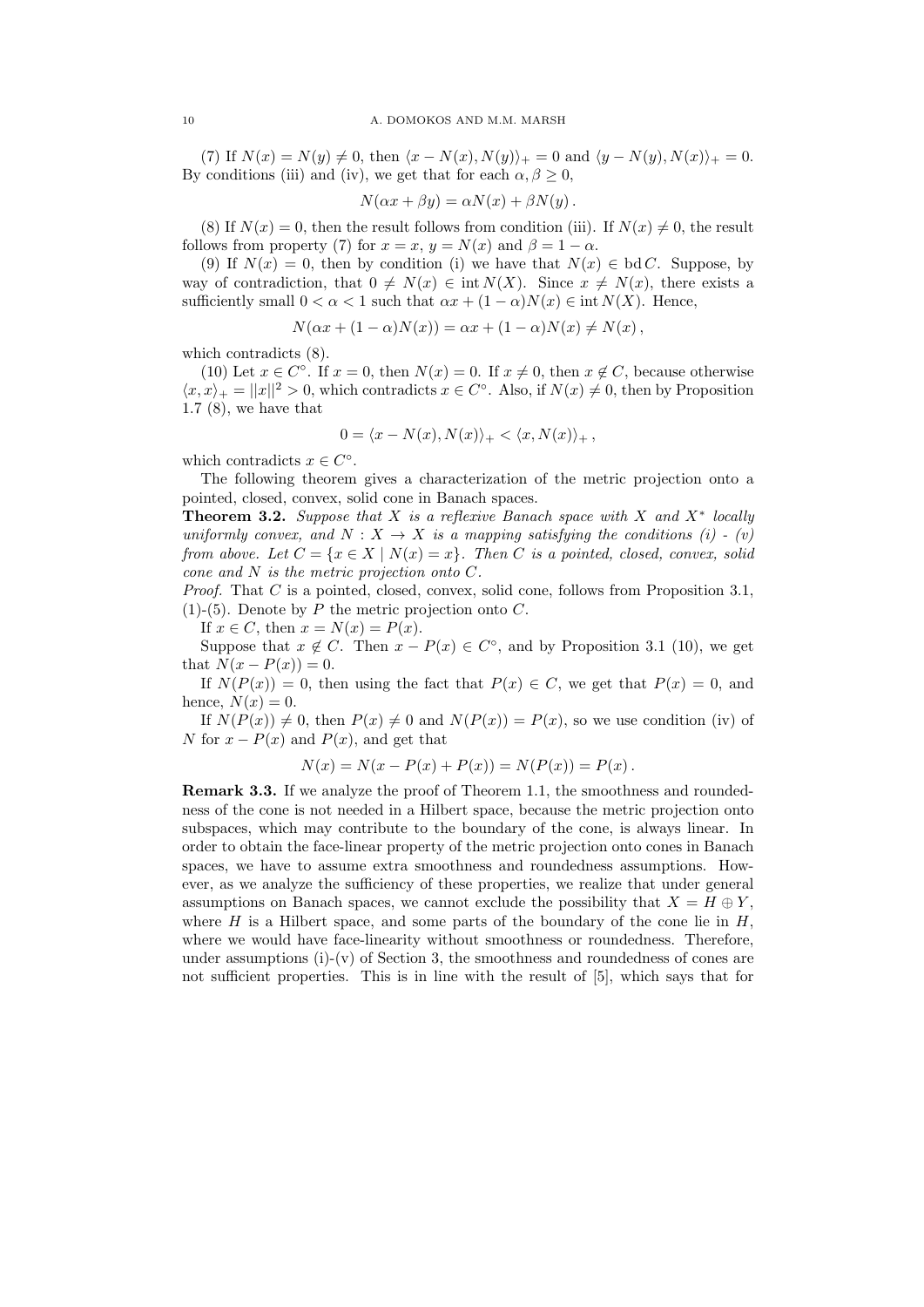closed convex sets in Hilbert spaces we need at least a  $C<sup>2</sup>$ -boundary in order to have a metric projection which is differentiable in the complement of the set C.

Acknowledgment. The authors would like to thank the referee for his/her comments, which helped improve the presentation of the results in the paper.

### **REFERENCES**

- [1] K. Deimling, Nonlinear Functional Analysis, Springer-Verlag Berlin, Heidelberg, New York, Tokyo, 1985.
- [2] F. Deutch, Existence of best approximations, J. Approx. Theory, 28(1980), 132-154.
- [3] J. Diestel, Geometry of Banach Spaces Selected Topics, Lecture Notes in Mathematics, vol. 485, Springer-Verlag, Berlin, Heidelberg, New-York, 1975.
- [4] S.S. Dragomir, Semi-Inner products and Applications, Nova Science Publishers, Inc., Hauppauge, NY, 2004.
- [5] S. Fitzpatrick, R.R. Phelps, Differentiability of the metric projection in Hilbert spaces, Trans. Amer. Math. Soc., 270(1982), 483-501.
- [6] J.R. Giles, Classes of semi-inner product spaces, Trans. Amer. Math. Soc., 129(1967), 436-446.
- [7] J.M. Ingram, M.M. Marsh, Projections onto convex cones in Hilbert spaces, J. Approx. Theory, 64(1991), no. 3, 343-350.
- [8] R.C. James, Orthogonality and linear functionals in normed linear spaces, Trans. Amer. Math. Soc., 61(1947), 265-292.
- [9] A.G. Kartsatos, A note on the duality mapping of a locally uniformly Banach space, Nonlinear Anal., 71(2009), 5509-5512.
- [10] R. Larsen, Functional Analysis, Marcel Dekker, 1973.
- [11] G. Lumer, *Semi-inner product spaces*, Trans. Amer. Math. Soc., **100**(1961), 29-43.
- [12] S.Z. Németh, A duality between the metric projection onto a convex cone and the metric projection onto its dual in Hilbert spaces, Nonlinear Anal., 97(2014), 1-3.
- [13] A.B. Németh, S.Z. Németh, Lattice-like operations and isotone projection sets, Linear Algebra Appl., 439(2013), 2815-2828.
- [14] J.-P. Penot, R. Ratsimahalo, Characterizations of metric projections in Banach spaces and applications, Abstr. Appl. Anal., 3(1998), no. 1-2, 85-103.
- [15] I. Singer, Best Approximation in Normed Linear Spaces by Elements of Linear Subspaces, Springer-Verlag Berlin, Heidelberg, 1970.
- [16] I. Singer, The Theory of Best Approximation and Functional Analysis, Conference Board of the Mathematical Sciences Regional Conference Series in Applied Mathematics, # 13. Society for Industrial and Applied Mathematics, Philadelphia, Pa., 1974.
- [17] Z. Xiyin, The normalized duality mappings in Banach spaces, Nonlinear Anal., 24 (1995), 989- 995.

Received: ; Accepted: